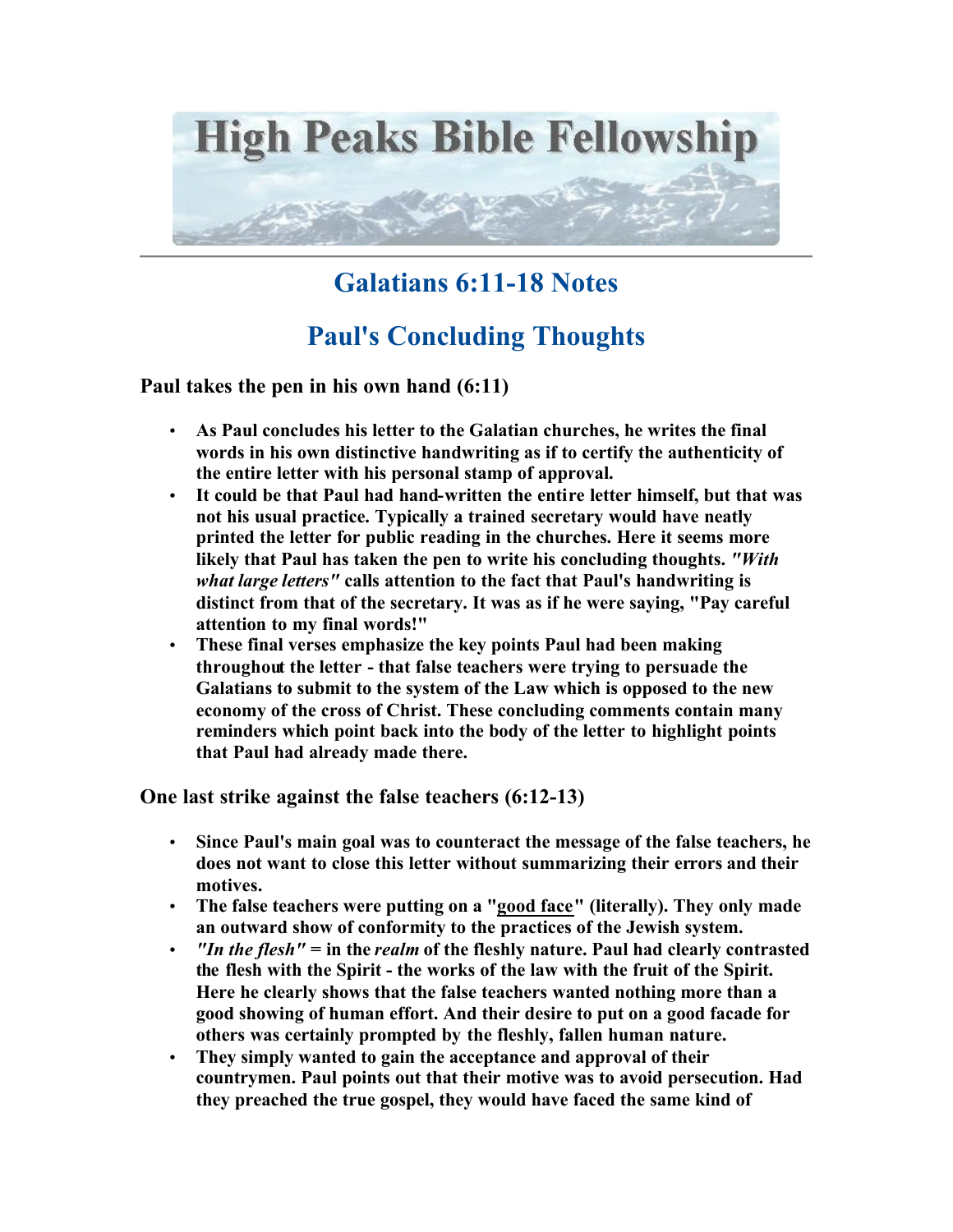**persecution that Paul faced. The reason Paul was persecuted was because he taught that the work of Christ (***the cross of Christ***) is the only basis for being justified before God (see Gal. 5:11).** 

• **Paul reminds the Galatians that even the Jews themselves cannot actually keep the Law (see Gal. 3:10-11). The underlying motive of the false teachers is ambition - they want to be able to boast about the numbers of followers they had recruited.** 

**One last reminder of what Christ's work on the cross accomplished for us (6:14-16)**

- *"But"***... by contrast, Paul would never do this. He did not desire to glory in his own fleshly accomplishments nor in the works of others. The only thing worth boasting about is what Christ accomplished on our behalf (see Gal. 3:13).**
- **Our fleshly accomplishments count for nothing toward our justification before God. That is why Paul reminds believers that we have been crucified with Christ (see Gal. 2:20) and we are no longer in slavery to the desires of the flesh. We are no longer bound to try to impress the world like the false teachers were doing.**
- *"Circumcision nor uncircumcision"* **= here Paul reminds us that being a Jew or being a Gentile does not provide any advantage when standing before God (see Gal. 5:6). The only thing that counts is being a** *"NEW CREATION"***. The creation of something entirely new is something that only God can accomplish, and that is the only thing that matters in our justification before God.**
- *"This rule"* **= the previous verse (Gal. 6:15) contains a "rule" that Paul wants every believer to live by. This rule is that Jewish/Gentile distinctions mean nothing when it comes to salvation - the only thing that counts is being a** *new creature***. Walking according to this rule means giving up any hope that human effort will be effective in attaining righteousness before God - that salvation comes by faith alone in Christ alone .**
- **Those who walk by this rule will have peace with God as well as being the objects of His mercy - it is God who justifies believers on the basis of the finished work of Christ.**
- *"The Israel of God"* **= believing Jews; Israelites who are walking by this rule. God has always worked with the believing remnant of the nation of Israel (see Romans 9-11).**

**One last testimony to Paul's apostleship (6:17)**

• *"Cause trouble for me"* **= (literally)** *give me troubles***; cause Paul to defend his apostolic authority as well as the truth of his gospel message. Paul had gone to a great deal of trouble to accomplish this in the letter to the Galatians. He had answered the "troublemakers" in such a way that** *"from now on"* **he should not need to do so again.**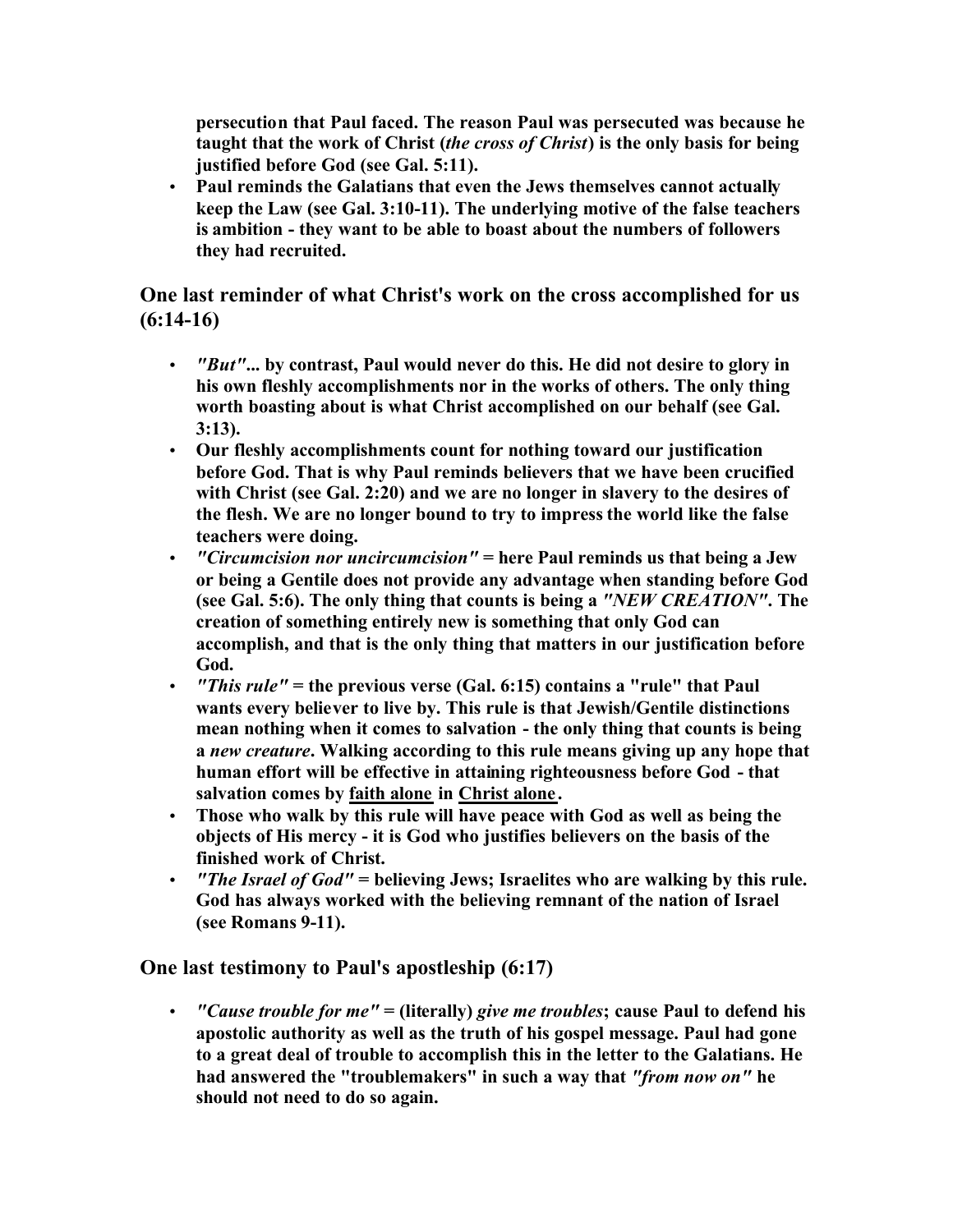- *"The brand-marks of Jesus"* **= these were the kinds of "brands" that were given to slaves in order to identify their owner. Brands were also marked on soldiers, captives, and servants in the pagan temples. Paul certainly bore in his body the brand marks of suffering for Jesus (see Second Corinthians 11:23-28).**
- **Paul's own battered physical body testified to the authenticity of his apostleship!**

**One final blessing on Paul's brethren (6:18)**

- **Grace is the undeserved favor of God that give us new life, and it also provides us with a new desire and power to live in a way that pleases God. Everything that Paul has said about the work of Christ on our behalf is the result of the grace of God.**
- **Paul addresses them as "brethren" at several places in this letter (see Gal. 4:12; 5:11; 6:1). But he has spoken very sternly, and before he closes he wants to make sure they understand that he holds great affection for them as his brethren in Christ.**

**We must avoid the temptation to put on a good show to get the approval of others or to gather a band of followers. If we boast in anything we should boast only in what Christ has done for us on the cross. We should live every day in light of our new life in Christ, realizing that persecution might be the consequence of such a life lived for Christ.** 

## **Was the letter to the Galatians effective?**

- **After the Jerusalem Council (Acts 15:3-31) and after a period of ministry in the church at Antioch in Syria (Acts 15:32-35), Paul said, "Let us return and visit the brethren in every city in which we proclaimed the Word of the Lord and see how they are" (Acts 15:36). These "brethren" were in the churches of Galatia to whom Paul ministered during his first missionary journey.**
- **On this second missionary journey, Paul took the overland route through Syria and Cilicia (Acts 15:41) before arriving in the churches of Galatia (Acts 16:4-6). Everywhere they went they delivered the decree of the Jerusalem Council, that the Gentiles were** *not* **required to submit to circumcision nor to the Jewish Law. The Galatian churches were still there, and they were growing in the faith as well as growing in numbers.**
- **Paul moved on to visit Philippi, Thessalonica, Athens, Corinth, and Ephesus during his second missionary journey. He then returned to his home church of Antioch in Syria (Acts 18:22).**
- **After spending some time ministering in Antioch, Paul began his third missionary journey by again visiting the churches of Galatia (Acts 18:23) on his way to Ephesus. It was probably while Paul was in Ephesus that he wrote to the church at Corinth, and in his first letter to Corinth Paul used the**